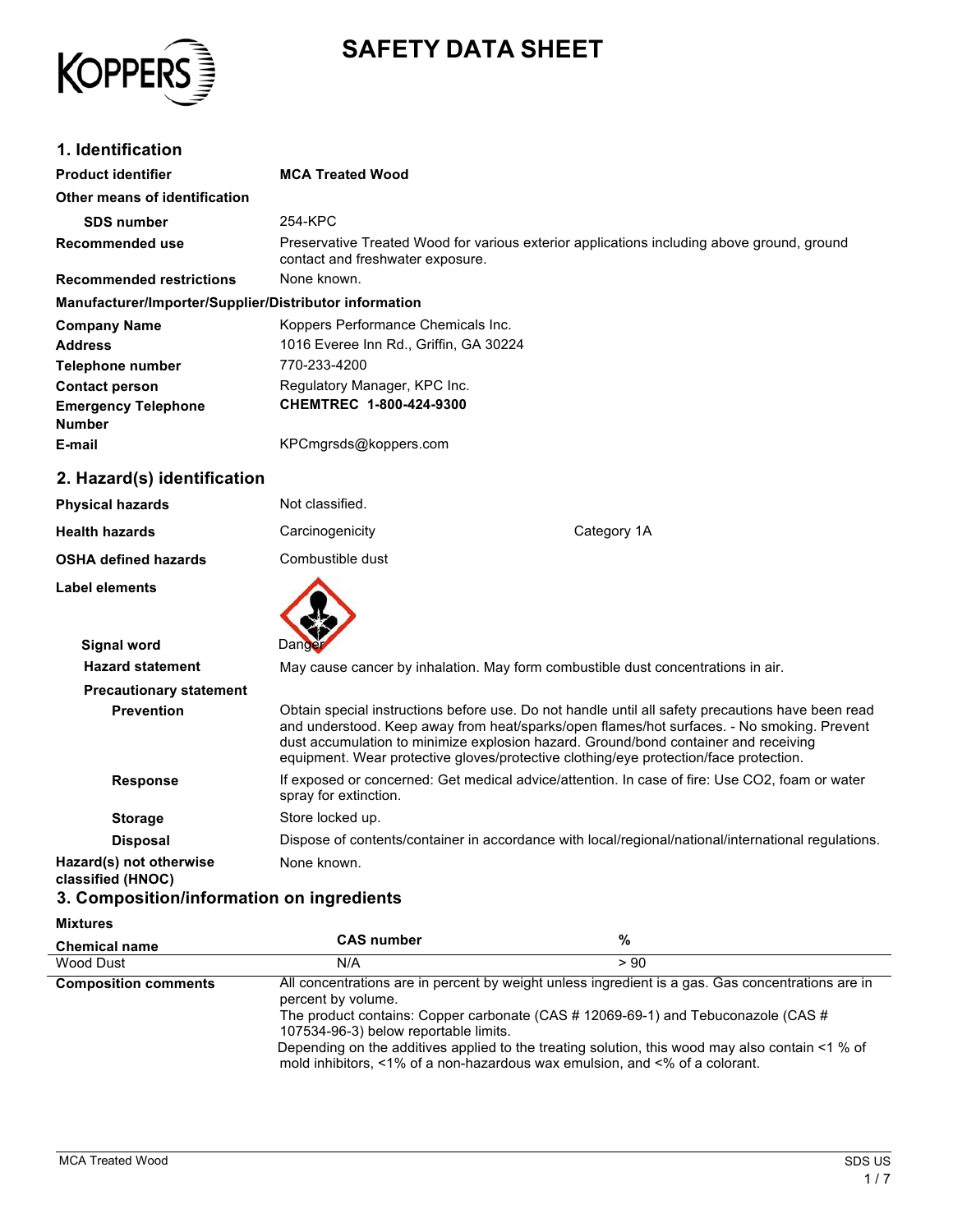# **4. First-aid measures**

| 4. First-aid measures                                                        |                                                                                                                                                                                                                                                                                                                                                                                                                                                                                                                                                                              |
|------------------------------------------------------------------------------|------------------------------------------------------------------------------------------------------------------------------------------------------------------------------------------------------------------------------------------------------------------------------------------------------------------------------------------------------------------------------------------------------------------------------------------------------------------------------------------------------------------------------------------------------------------------------|
| <b>Inhalation</b>                                                            | Move to fresh air. If breathing is difficult, give oxygen. Get medical attention immediately. Some<br>species may cause allergic respiratory reactions with asthma-like symptoms in sensitized<br>individuals.                                                                                                                                                                                                                                                                                                                                                               |
| <b>Skin contact</b>                                                          | Remove contaminated clothing. Wash skin thoroughly with soap and water for several minutes.<br>Prolonged contact with treated wood and/or treated wood dust, especially when freshly treated at<br>the plant, may cause irritation to the skin. Abrasive handling or rubbing of the treated wood may<br>increase skin irritation. Some wood species, regardless of treatment, may cause dermatitis or<br>allergic skin reactions in sensitized individuals. In case of rashes, wounds or other skin disorders:<br>Seek medical attention and bring along these instructions. |
| Eye contact                                                                  | Do not rub eye. Immediately flush eye(s) with plenty of water. Remove any contact lenses and<br>open eyelids wide apart. If irritation persists get medical attention.                                                                                                                                                                                                                                                                                                                                                                                                       |
| Ingestion                                                                    | Rinse mouth thoroughly if dust is ingested. Get medical attention if any discomfort continues.                                                                                                                                                                                                                                                                                                                                                                                                                                                                               |
| <b>Most important</b><br>symptoms/effects, acute and<br>delayed              | Wood dust: May cause nasal dryness, irritation and mucostasis. Coughing, wheezing, sneezing,<br>sinusitis and prolonged colds have also been reported. Depending on wood species may cause<br>respiratory sensitization and/or irritation. Symptoms can include irritation, redness, scratching of<br>the cornea, and tearing. May cause eczema-like skin disorders (dermatitis). Airborne treated or<br>untreated wood dust may cause nose, throat, or lung irritation and other respiratory effects.                                                                       |
| Indication of immediate<br>medical attention and special<br>treatment needed | Treat symptomatically.                                                                                                                                                                                                                                                                                                                                                                                                                                                                                                                                                       |
| <b>General information</b>                                                   | Ensure that medical personnel are aware of the material(s) involved, and take precautions to<br>protect themselves.                                                                                                                                                                                                                                                                                                                                                                                                                                                          |
| 5. Fire-fighting measures                                                    |                                                                                                                                                                                                                                                                                                                                                                                                                                                                                                                                                                              |
| Suitable extinguishing media                                                 | Carbon dioxide, regular foam, dry chemical, water spray, or water fog.                                                                                                                                                                                                                                                                                                                                                                                                                                                                                                       |
| <b>Unsuitable extinguishing</b><br>media                                     | Water jet.                                                                                                                                                                                                                                                                                                                                                                                                                                                                                                                                                                   |
| Specific hazards arising from<br>the chemical                                | Depending on moisture content, and more importantly, particle diameter and airborne<br>concentration, wood dust in a contained area may explode in the presence of an ignition source.<br>Wood dust may similarly deflagrate (combustion without detonation like an explosion) if ignited in<br>an open or loosely contained area. An airborne concentration of 40 grams (40,000 mg) of dust<br>per cubic meter of air is often used as the LEL for wood dusts. Reference NFPA Standards- 654<br>and 664 for quidance.                                                       |
| Special protective equipment<br>and precautions for firefighters             | Self-contained breathing apparatus and full protective clothing must be worn in case of fire.<br>Selection of respiratory protection for firefighting: follow the general fire precautions indicated in<br>the workplace.                                                                                                                                                                                                                                                                                                                                                    |
| <b>Fire fighting</b><br>equipment/instructions                               | Use water spray to cool fire exposed surfaces and to protect personnel.                                                                                                                                                                                                                                                                                                                                                                                                                                                                                                      |

# **6. Accidental release measures**

| Personal precautions,<br>protective equipment and<br>emergency procedures | Eliminate all ignition sources (no smoking, flares, sparks, or flames in immediate area). Avoid<br>generation and spreading of dust. Avoid spread of dust. Avoid inhalation of dust. Provide<br>adequate ventilation. Wear appropriate personal protective equipment (See Section 8).                                                                            |
|---------------------------------------------------------------------------|------------------------------------------------------------------------------------------------------------------------------------------------------------------------------------------------------------------------------------------------------------------------------------------------------------------------------------------------------------------|
| <b>Methods and materials for</b><br>containment and cleaning up           | Sweep or vacuum up spillage and collect in suitable container for disposal. If not possible, gently<br>moisten dust before it is collected with shovel, broom or the like. Containers must be labeled.<br>For waste disposal, see Section 13 of the SDS.                                                                                                         |
| <b>Environmental precautions</b>                                          | For good industrial practice avoid release to the environment.                                                                                                                                                                                                                                                                                                   |
| 7. Handling and storage                                                   |                                                                                                                                                                                                                                                                                                                                                                  |
| <b>Precautions for safe handling</b>                                      | Avoid prolonged or repeated breathing of dust. Avoid prolonged or repeated contact with skin.<br>Wear appropriate personal protective equipment. Do not smoke. Change contaminated clothing.<br>Do not burn preserved wood. Do not use preserved wood as Mulch. Routine housekeeping<br>should be instituted to ensure that dusts do not accumulate on surfaces. |
| Conditions for safe storage,<br>including any incompatibilities           | Keep away from heat, sparks and open flame. Store in tightly closed original container in a<br>dry, cool and well-ventilated place.                                                                                                                                                                                                                              |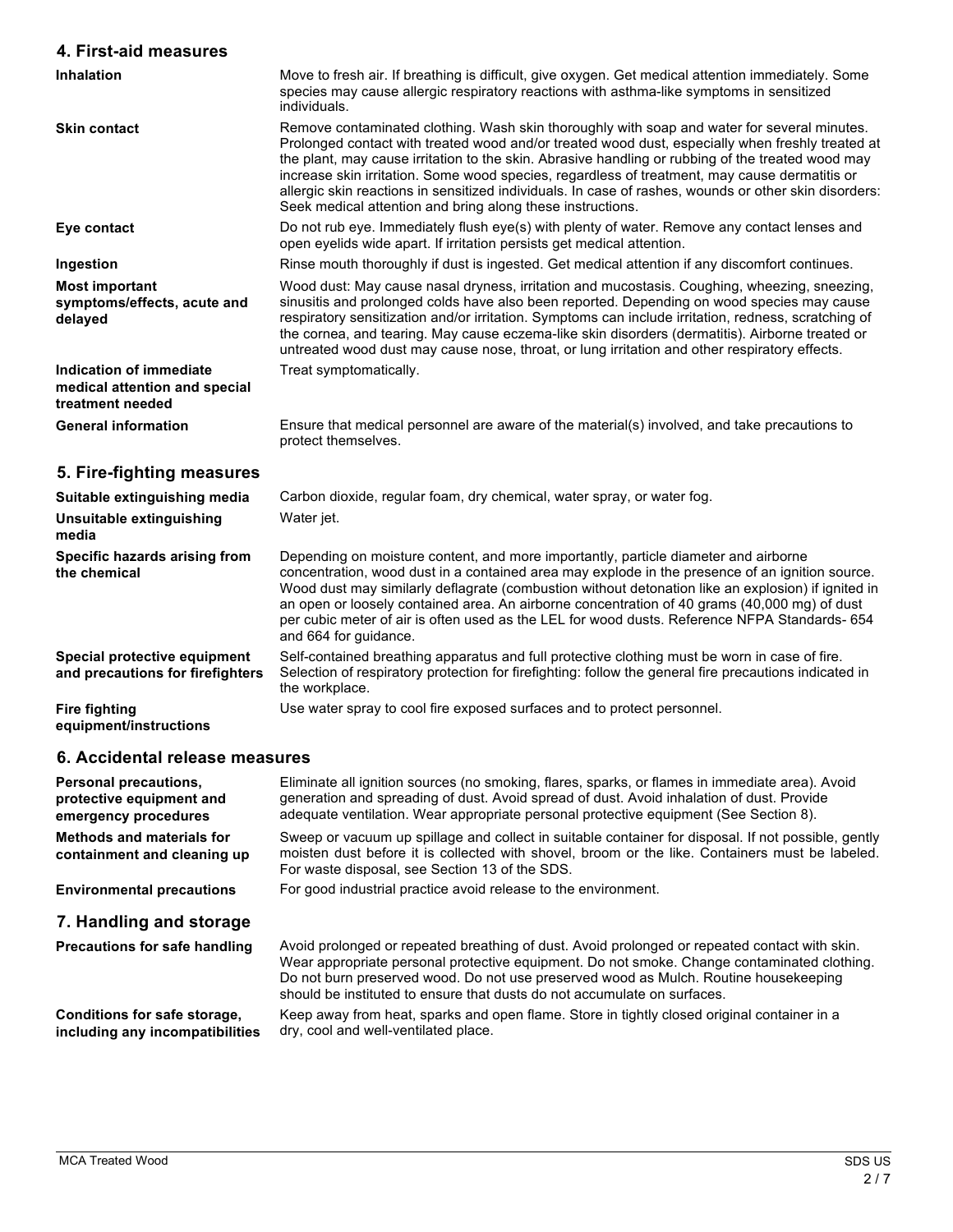### **8. Exposure controls/personal protection**

#### **Occupational exposure limits**

**U.S. - OSHA**

| <b>Components</b>                           | <b>Type</b>                                                                                                                                                                                                                                                                                                                                                                                                                                                                                                                                                                                                                                                                                                                                                         | Value        | Form                |
|---------------------------------------------|---------------------------------------------------------------------------------------------------------------------------------------------------------------------------------------------------------------------------------------------------------------------------------------------------------------------------------------------------------------------------------------------------------------------------------------------------------------------------------------------------------------------------------------------------------------------------------------------------------------------------------------------------------------------------------------------------------------------------------------------------------------------|--------------|---------------------|
| Wood Dust (CAS N/A)                         | PEL                                                                                                                                                                                                                                                                                                                                                                                                                                                                                                                                                                                                                                                                                                                                                                 | $5$ mg/m $3$ | Respirable dust.    |
|                                             |                                                                                                                                                                                                                                                                                                                                                                                                                                                                                                                                                                                                                                                                                                                                                                     | 15 mg/m3     | Total fraction.     |
| <b>ACGIH</b>                                |                                                                                                                                                                                                                                                                                                                                                                                                                                                                                                                                                                                                                                                                                                                                                                     |              |                     |
| <b>Components</b>                           | <b>Type</b>                                                                                                                                                                                                                                                                                                                                                                                                                                                                                                                                                                                                                                                                                                                                                         | Value        | Form                |
| Wood Dust (CAS N/A)                         | <b>TWA</b>                                                                                                                                                                                                                                                                                                                                                                                                                                                                                                                                                                                                                                                                                                                                                          | 1 $mg/m3$    | Inhalable fraction. |
| US. NIOSH: Pocket Guide to Chemical Hazards |                                                                                                                                                                                                                                                                                                                                                                                                                                                                                                                                                                                                                                                                                                                                                                     |              |                     |
| <b>Components</b>                           | <b>Type</b>                                                                                                                                                                                                                                                                                                                                                                                                                                                                                                                                                                                                                                                                                                                                                         | Value        | Form                |
| Wood Dust (CAS N/A)                         | <b>TWA</b>                                                                                                                                                                                                                                                                                                                                                                                                                                                                                                                                                                                                                                                                                                                                                          | $1$ mg/m $3$ | Dust.               |
| <b>Biological limit values</b>              | No biological exposure limits noted for the ingredient(s).                                                                                                                                                                                                                                                                                                                                                                                                                                                                                                                                                                                                                                                                                                          |              |                     |
| Appropriate engineering<br>controls         | Provide sufficient general/local exhaust ventilation to maintain inhalation exposures below<br>current exposure limits and areas below explosive dust concentrations.                                                                                                                                                                                                                                                                                                                                                                                                                                                                                                                                                                                               |              |                     |
|                                             | Individual protection measures, such as personal protective equipment                                                                                                                                                                                                                                                                                                                                                                                                                                                                                                                                                                                                                                                                                               |              |                     |
| <b>Eye/face protection</b>                  | Wear safety glasses with side shields or safety goggles when sawing or cutting.                                                                                                                                                                                                                                                                                                                                                                                                                                                                                                                                                                                                                                                                                     |              |                     |
| <b>Skin protection</b>                      |                                                                                                                                                                                                                                                                                                                                                                                                                                                                                                                                                                                                                                                                                                                                                                     |              |                     |
| <b>Hand protection</b>                      | When handling wood, wear leather or fabric gloves.                                                                                                                                                                                                                                                                                                                                                                                                                                                                                                                                                                                                                                                                                                                  |              |                     |
| Other                                       | Wear normal work clothes and safety shoes.                                                                                                                                                                                                                                                                                                                                                                                                                                                                                                                                                                                                                                                                                                                          |              |                     |
| <b>Respiratory protection</b>               | If engineering controls do not maintain airborne concentrations below recommended exposure<br>limits (where applicable) or to an acceptable level (in countries where exposure limits have<br>not been established), an approved respirator must be worn. Use a NIOSH-approved<br>respirator if there is a potential for exposure to dust exceeding exposure limits (See 29 CRF)<br>1910.134, respiratory protection standard).                                                                                                                                                                                                                                                                                                                                     |              |                     |
| <b>Thermal hazards</b>                      | Wear appropriate thermal protective clothing, when necessary.                                                                                                                                                                                                                                                                                                                                                                                                                                                                                                                                                                                                                                                                                                       |              |                     |
| <b>General hygiene</b><br>considerations    | If wood dust contacts the skin, workers should wash the affected areas with soap and water.<br>Clothing contaminated with wood dust should be removed, and provisions should be made for the<br>safe removal of the chemical from the clothing. Persons laundering the clothes should be<br>informed of the hazardous properties of wood dust. A worker who handles wood dust should<br>thoroughly wash hands, forearms, and face with soap and water before eating, using tobacco<br>products, using toilet facilities, applying cosmetics, or taking medication. Workers should not eat,<br>drink, use tobacco products, apply cosmetics, or take medication in areas where wood dust is<br>handled, or processed. Observe any medical surveillance requirements. |              |                     |

# **9. Physical and chemical properties**

| Appearance                                                                                                                                       |                                                        |
|--------------------------------------------------------------------------------------------------------------------------------------------------|--------------------------------------------------------|
| <b>Physical state</b>                                                                                                                            | Solid.                                                 |
| Form                                                                                                                                             | Solid. Chips. Dust.                                    |
| Color                                                                                                                                            | Not available.                                         |
| Odor                                                                                                                                             | No odor.                                               |
| Odor threshold                                                                                                                                   | Not applicable.                                        |
| рH                                                                                                                                               | Not applicable.                                        |
| Melting point/freezing point                                                                                                                     | Not applicable.                                        |
| Initial boiling point and boiling<br>range                                                                                                       | Not applicable.                                        |
| <b>Flash point</b>                                                                                                                               | Not available.                                         |
| <b>Evaporation rate</b><br>Flammability (solid, gas)<br>Upper/lower flammability or explosive limits<br><b>Flammability limit - lower</b><br>(%) | Not applicable.<br>Combustible dust.<br>Not available. |
| <b>Flammability limit - upper</b><br>(%)                                                                                                         | Not available.                                         |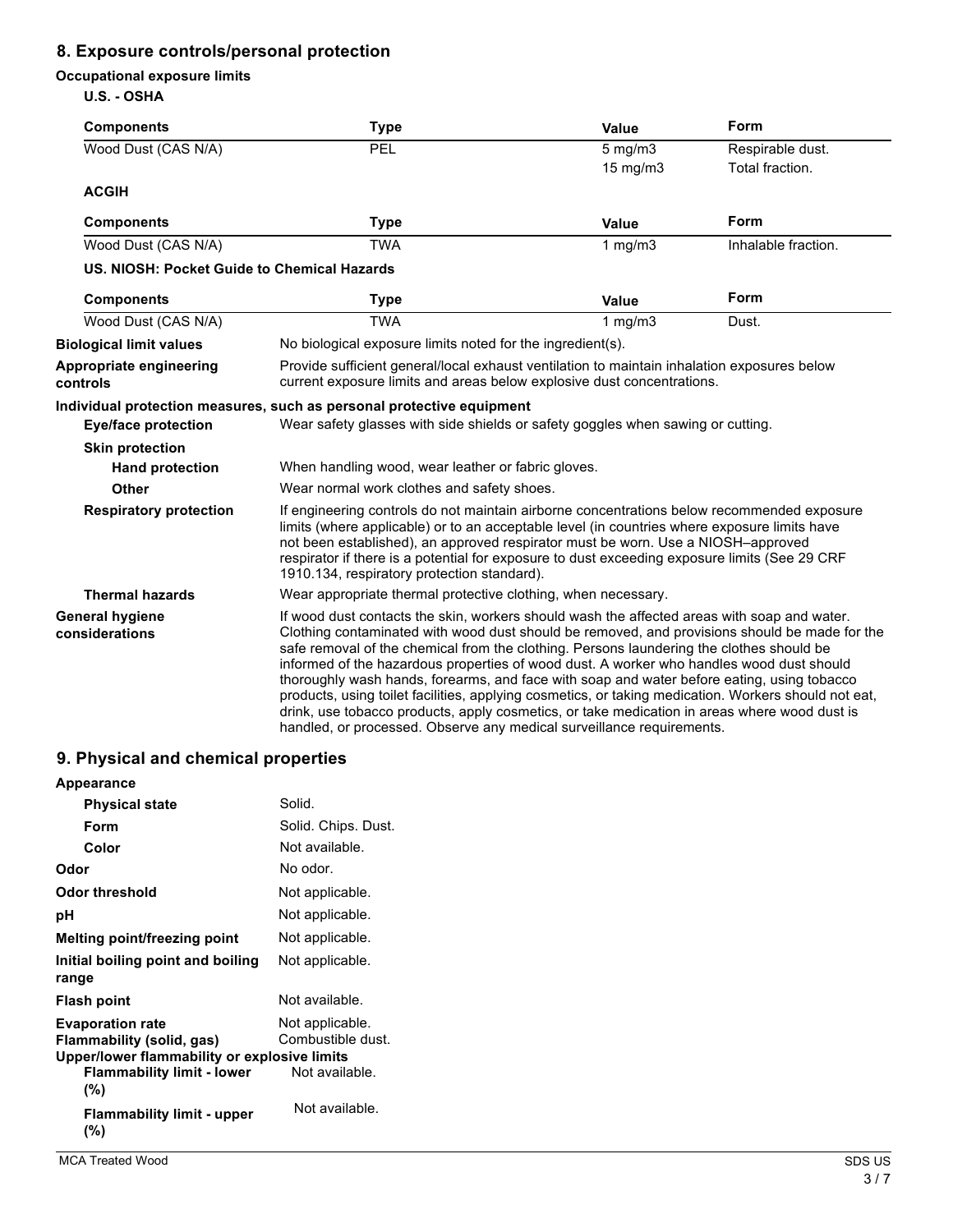| Explosive limit - lower (%)                                                              | Not available.                                                                                                                                       |
|------------------------------------------------------------------------------------------|------------------------------------------------------------------------------------------------------------------------------------------------------|
| Explosive limit - upper (%)                                                              | Not available.                                                                                                                                       |
| Vapor pressure                                                                           | Not applicable.                                                                                                                                      |
| Vapor density                                                                            | Not applicable.                                                                                                                                      |
| <b>Relative density</b>                                                                  | Not available.                                                                                                                                       |
| Solubility(ies)                                                                          |                                                                                                                                                      |
| Solubility (water)                                                                       | Not available.                                                                                                                                       |
| <b>Partition coefficient</b><br>(n-octanol/water)                                        | Not applicable.                                                                                                                                      |
| <b>Auto-ignition temperature</b><br><b>Decomposition temperature</b><br><b>Viscosity</b> | Not available.<br>Not available.<br>Not applicable.                                                                                                  |
| 10. Stability and reactivity                                                             |                                                                                                                                                      |
| <b>Reactivity</b>                                                                        | The product is non-reactive under normal conditions of use, storage and transport.                                                                   |
| <b>Chemical stability</b>                                                                | Stable at normal conditions.                                                                                                                         |
| <b>Possibility of hazardous</b><br>reactions                                             | Hazardous reactions do not occur.                                                                                                                    |
| <b>Conditions to avoid</b>                                                               | Avoid heat, sparks, open flames and other ignition sources. Minimize dust generation and<br>accumulation. Avoid contact with incompatible materials. |
| Incompatible materials                                                                   | Strong oxidizing agents. Reducing agents.                                                                                                            |
| <b>Hazardous decomposition</b><br>products                                               | During combustion: Carbon oxides. Nitrogen oxides. Aliphatic aldehydes. Polycyclic<br>aromatic hydrocarbons (PAHs).                                  |

# **11. Toxicological information**

### **Information on likely routes of exposure**

| <b>Inhalation</b>                                                                     | Wood dust, treated or untreated, is irritating to the nose, throat and lungs. Prolonged or repeated<br>inhalation of wood dusts may cause respiratory irritation, recurrent bronchitis and prolonged<br>colds. Some species may cause allergic respiratory reactions with asthma-like symptoms in<br>sensitized individuals. Prolonged exposure to wood dusts by inhalation has been reported to be<br>associated with nasal and paranasal cancer.                                                     |  |
|---------------------------------------------------------------------------------------|--------------------------------------------------------------------------------------------------------------------------------------------------------------------------------------------------------------------------------------------------------------------------------------------------------------------------------------------------------------------------------------------------------------------------------------------------------------------------------------------------------|--|
| <b>Skin contact</b>                                                                   | Handling may cause splinters. Prolonged contact with treated wood and/or treated wood dust,<br>especially when freshly treated at the plant, may cause irritation to the skin. Abrasive handling<br>or rubbing of the treated wood may increase skin irritation. Some wood species, regardless of<br>treatment, may cause dermatitis or allergic skin reactions in sensitized individuals.                                                                                                             |  |
| Eye contact                                                                           | Dust may irritate the eyes.                                                                                                                                                                                                                                                                                                                                                                                                                                                                            |  |
| Ingestion                                                                             | Not likely, due to the form of the product. However, ingestion of dusts generated during working<br>operations may cause nausea and vomiting. Certain species of wood and their dusts may<br>contain natural toxins, which can have adverse effects in humans.                                                                                                                                                                                                                                         |  |
| Symptoms related to the<br>physical, chemical and<br>toxicological<br>characteristics | Wood dust: May cause nasal dryness, irritation and mucostasis. Coughing, wheezing, sneezing,<br>sinusitis and prolonged colds have also been reported. Depending on wood species may cause<br>respiratory sensitization and/or irritation. Symptoms can include irritation, redness, scratching of<br>the cornea, and tearing. May cause eczema-like skin disorders (dermatitis). Airborne treated or<br>untreated wood dust may cause nose, throat, or lung irritation and other respiratory effects. |  |
| Information on toxicological effects                                                  |                                                                                                                                                                                                                                                                                                                                                                                                                                                                                                        |  |
| <b>Acute toxicity</b>                                                                 | Not expected to be acutely toxic.                                                                                                                                                                                                                                                                                                                                                                                                                                                                      |  |
| Skin corrosion/irritation                                                             | Dust may irritate skin.                                                                                                                                                                                                                                                                                                                                                                                                                                                                                |  |
| Serious eye damage/eye<br>irritation                                                  |                                                                                                                                                                                                                                                                                                                                                                                                                                                                                                        |  |
| Dust may irritate the eyes.                                                           |                                                                                                                                                                                                                                                                                                                                                                                                                                                                                                        |  |
|                                                                                       |                                                                                                                                                                                                                                                                                                                                                                                                                                                                                                        |  |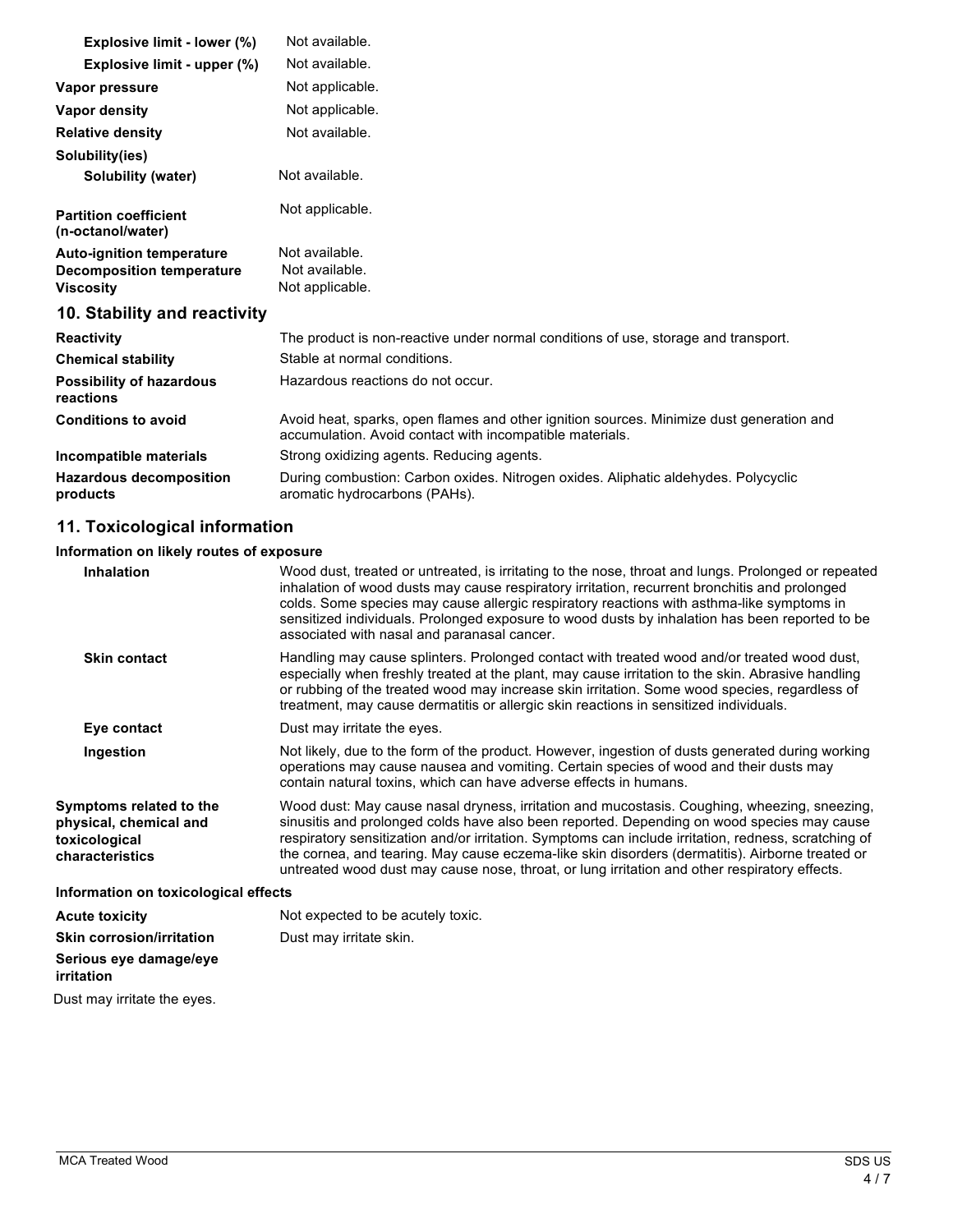| Respiratory or skin sensitization                       |                                                                                                                                                                                                                                                     |  |
|---------------------------------------------------------|-----------------------------------------------------------------------------------------------------------------------------------------------------------------------------------------------------------------------------------------------------|--|
| <b>Respiratory sensitization</b>                        | Exposure to wood dusts can result in hypersensitivity,                                                                                                                                                                                              |  |
| <b>Skin sensitization</b>                               | Exposure to wood dust can result in the development of contact dermatitis. The primary irritant<br>dermatitis resulting from skin contact with wood dusts consist of erythema, blistering, and<br>sometimes erosion and secondary infections occur. |  |
| Germ cell mutagenicity                                  | No component of this product present at levels greater than or equal to 0.1% is identified as a<br>mutagen by OSHA.                                                                                                                                 |  |
| Carcinogenicity                                         | May cause cancer by inhalation.<br>This classification is based on an increased incidence of nasal and paranasal cancers in people<br>exposed to wood dusts.                                                                                        |  |
| IARC Monographs. Overall Evaluation of Carcinogenicity  |                                                                                                                                                                                                                                                     |  |
| Wood Dust (CAS N/A)<br><b>NTP Report on Carcinogens</b> | 1 Carcinogenic to humans.                                                                                                                                                                                                                           |  |
| Wood Dust (CAS N/A)                                     | Known To Be Human Carcinogen.<br>OSHA Specifically Regulated Substances (29 CFR 1910.1001-1050)                                                                                                                                                     |  |
| Not listed.                                             |                                                                                                                                                                                                                                                     |  |
| <b>Reproductive toxicity</b>                            | This product is not expected to cause reproductive or developmental effects.                                                                                                                                                                        |  |
| Specific target organ toxicity -<br>single exposure     | Not classified.                                                                                                                                                                                                                                     |  |
| Specific target organ toxicity -<br>repeated exposure   | Not classified.                                                                                                                                                                                                                                     |  |
| <b>Aspiration hazard</b>                                | Not likely, due to the form of the product.                                                                                                                                                                                                         |  |
| <b>Chronic effects</b>                                  | Chronic exposure to wood dusts can result in pneumonitis, and coughing, wheezing, fever and<br>the other signs and symptoms associated with chronic bronchitis.                                                                                     |  |
|                                                         |                                                                                                                                                                                                                                                     |  |

### **12. Ecological information**

| <b>Ecotoxicity</b>               | The product is not classified as environmentally hazardous.                                                                                                                                |  |
|----------------------------------|--------------------------------------------------------------------------------------------------------------------------------------------------------------------------------------------|--|
| Persistence and degradability    | No data is available on the degradability of this product.                                                                                                                                 |  |
| <b>Bioaccumulative potential</b> |                                                                                                                                                                                            |  |
| <b>Mobility in soil</b>          | The product is insoluble in water.                                                                                                                                                         |  |
| <b>Mobility in general</b>       | The product is not volatile but may be spread by dust-raising handling.                                                                                                                    |  |
| Other adverse effects            | No other adverse environmental effects (e.g. ozone depletion, photochemical ozone creation<br>potential, endocrine disruption, global warming potential) are expected from this component. |  |

### **13. Disposal considerations**

| <b>Disposal instructions</b>             | Dispose in accordance with applicable federal, state, and local regulations. Do not discharge into<br>drains, water courses or onto the ground. |
|------------------------------------------|-------------------------------------------------------------------------------------------------------------------------------------------------|
| Local disposal regulations               | Dispose of in accordance with local regulations.                                                                                                |
| Hazardous waste code                     | The Waste code should be assigned in discussion between the user, the producer and the waste<br>disposal company.                               |
| Waste from residues / unused<br>products | Dispose in accordance with all applicable regulations. Do not discharge into drains, water<br>courses or onto the ground.                       |
| Contaminated packaging                   | Since emptied containers may retain product residue, follow label warnings even after container is<br>emptied.                                  |

### **14. Transport information**

#### **DOT**

Not regulated as dangerous goods.

#### **IATA**

Not regulated as dangerous goods.

### **IMDG**

Not regulated as dangerous goods.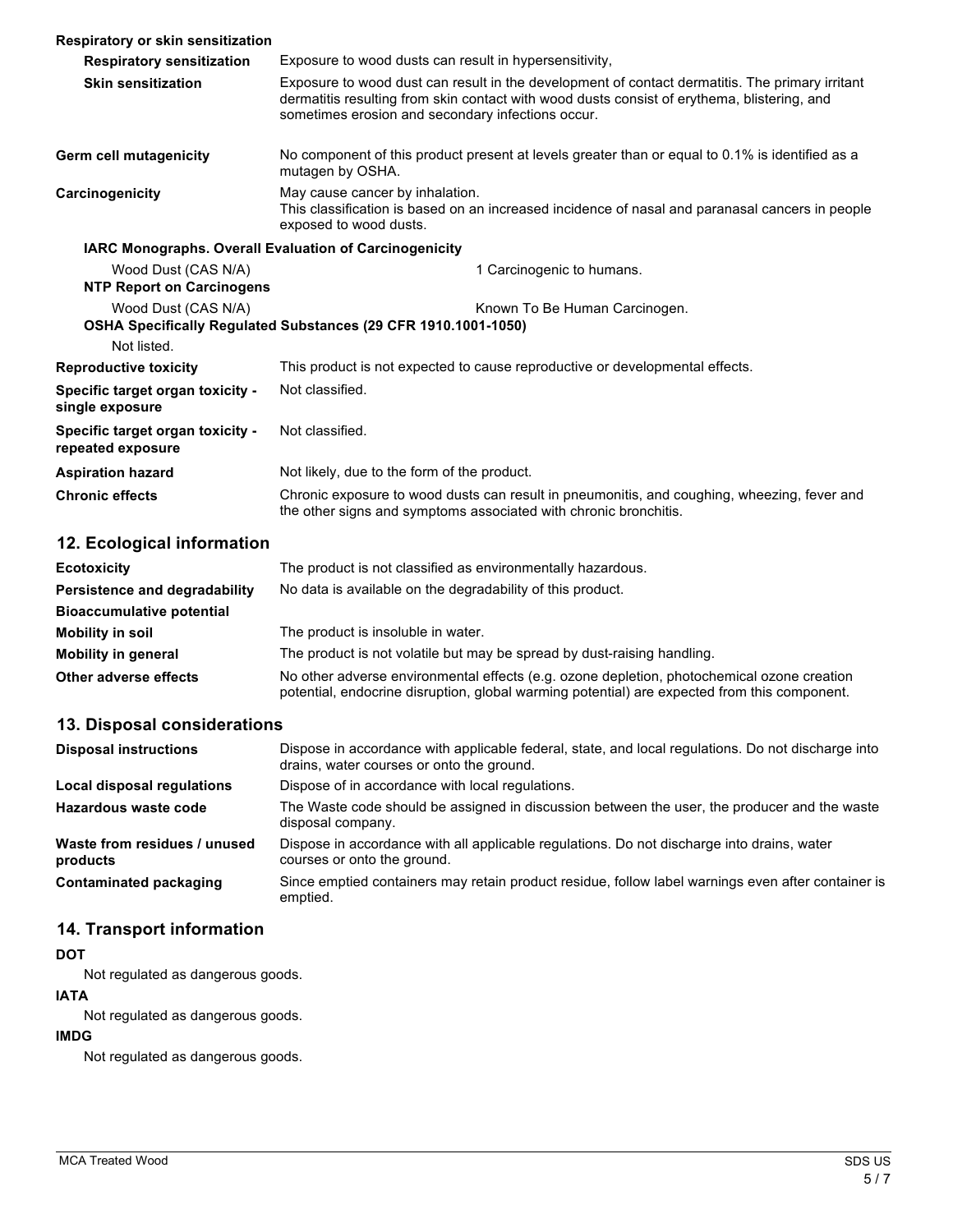**Transport in bulk according to** Not applicable. **Annex II of MARPOL 73/78 and the IBC Code**

| 15. Regulatory information                                           |                                                                                                                   |                        |
|----------------------------------------------------------------------|-------------------------------------------------------------------------------------------------------------------|------------------------|
| <b>US federal regulations</b>                                        | This product is a "Hazardous Chemical" as defined by the OSHA Hazard Communication<br>Standard, 29 CFR 1910.1200. |                        |
|                                                                      | TSCA Section 12(b) Export Notification (40 CFR 707, Subpt. D)                                                     |                        |
| Not regulated.                                                       |                                                                                                                   |                        |
|                                                                      | OSHA Specifically Regulated Substances (29 CFR 1910.1001-1050)                                                    |                        |
| Not listed.                                                          |                                                                                                                   |                        |
| <b>CERCLA Hazardous Substance List (40 CFR 302.4)</b><br>Not listed. |                                                                                                                   |                        |
|                                                                      | Superfund Amendments and Reauthorization Act of 1986 (SARA)                                                       |                        |
| <b>Hazard categories</b>                                             | Immediate Hazard - No<br>Delayed Hazard - Yes<br>Fire Hazard - Yes<br>Pressure Hazard - No                        |                        |
|                                                                      | Reactivity Hazard - No                                                                                            |                        |
| <b>SARA 302 Extremely hazardous substance</b><br>Not listed.         |                                                                                                                   |                        |
| <b>SARA 311/312</b><br><b>Hazardous chemical</b>                     | Yes                                                                                                               |                        |
| SARA 313 (TRI reporting)<br>Not regulated.                           |                                                                                                                   |                        |
| Other federal regulations                                            |                                                                                                                   |                        |
| Clean Air Act (CAA) Section 112 Hazardous Air Pollutants (HAPs) List |                                                                                                                   |                        |
| Not regulated.                                                       | Clean Air Act (CAA) Section 112(r) Accidental Release Prevention (40 CFR 68.130)                                  |                        |
| Not regulated.                                                       |                                                                                                                   |                        |
| <b>Safe Drinking Water Act</b><br>(SDWA)                             | Not regulated.                                                                                                    |                        |
| US state regulations                                                 |                                                                                                                   |                        |
| US. Massachusetts RTK - Substance List                               |                                                                                                                   |                        |
| Not regulated.                                                       | US. New Jersey Worker and Community Right-to-Know Act                                                             |                        |
| Wood Dust (CAS N/A)                                                  | US. Pennsylvania Worker and Community Right-to-Know Law                                                           |                        |
| Wood Dust (CAS N/A)<br><b>US. Rhode Island RTK</b>                   |                                                                                                                   |                        |
| Not regulated.                                                       |                                                                                                                   |                        |
| US. California Proposition 65                                        | WARNING: This product contains a chemical known to the State of California to cause cancer.                       |                        |
|                                                                      | US - California Proposition 65 - Carcinogens & Reproductive Toxicity (CRT): Listed substance                      |                        |
| Wood Dust (CAS N/A)                                                  |                                                                                                                   |                        |
| <b>International Inventories</b>                                     |                                                                                                                   |                        |
| Country(s) or region                                                 | <b>Inventory name</b>                                                                                             | On inventory (yes/no)* |
| United States & Puerto<br>Rico                                       | Toxic Substances Control Act (TSCA) Inventory                                                                     | Yes                    |
|                                                                      | *A "Yes" indicates this product complies with the inventory requirements administered by the governing country(s) |                        |

\*A "Yes" indicates this product complies with the inventory requirements administered by the governing country(s). A "No" indicates that one or more components of the product are not listed or exempt from listing on the inventory administered by the governing country(s).